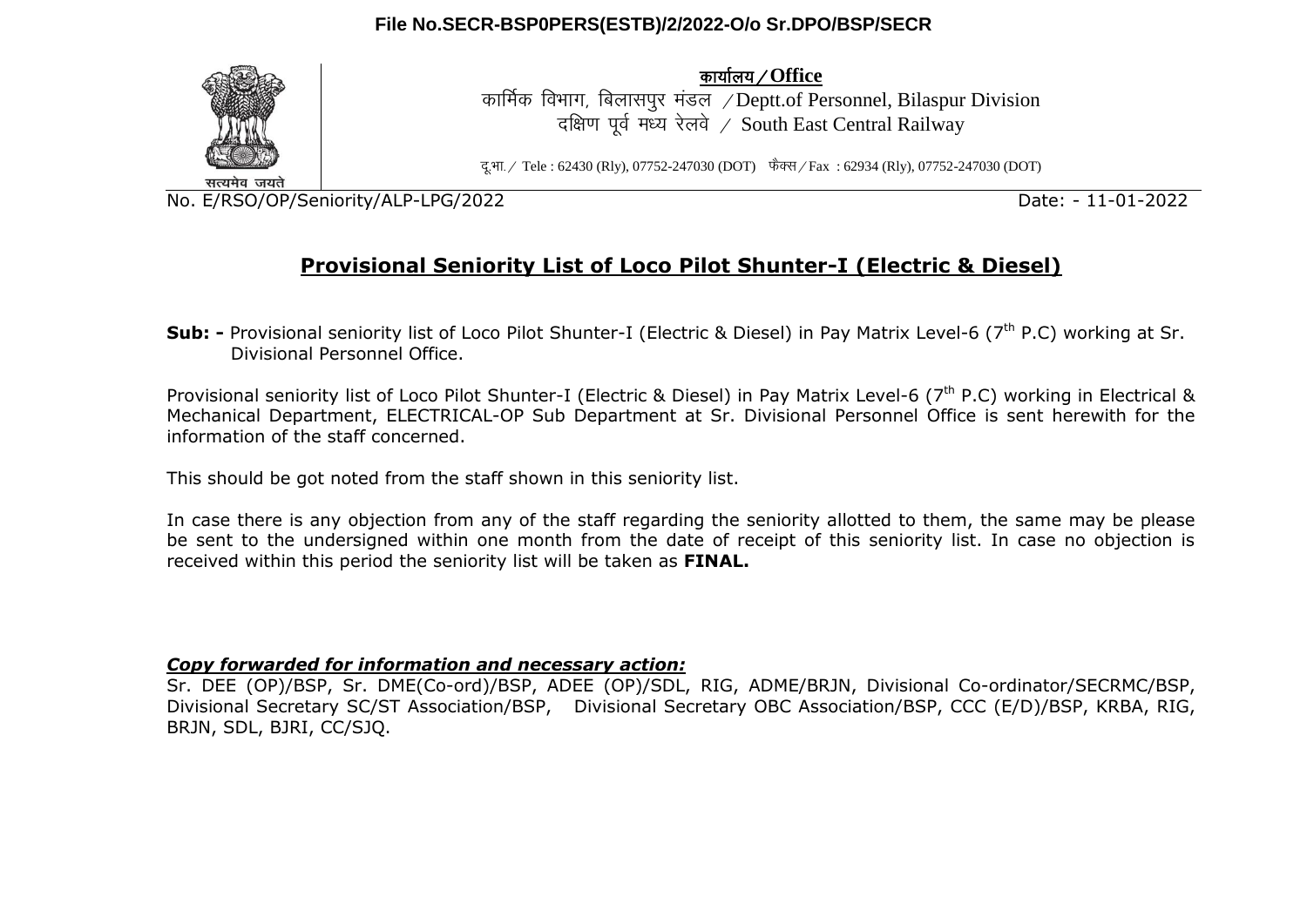## **South East Central Railway**

Divisioanl Office Personnel Department Bilaspur-495004

## **PROVISIONAL SENIORITY LIST OF EMPLOYEE(S) FOR LOCO PILOT SHUNTER-I (Electric & Diesel) as on 01-01-2022**

| Department:  | ECTRICAL & MECHANICAL<br>IEL. | Sub Department    | LECTRICAL-OP<br><sup>2</sup> & MECHANICAL |
|--------------|-------------------------------|-------------------|-------------------------------------------|
| Designation: | <b>ILOCO PILOT SHUNTER-I</b>  | Grade<br>salary C | LEVEL-6                                   |

| Division   | Bill                              | Type     | Strength  |
|------------|-----------------------------------|----------|-----------|
|            | <b>Unit</b>                       | Sanction | "Santion" |
| <b>BSP</b> | $\cap$ $\cap$ $\cap$<br>- 340ZJJJ |          | ັບ        |

| <b>EMPLOYEE DETAILS</b> |                |             |                               |                    |            |             |                  |            |            |                          |                  |                   |                |
|-------------------------|----------------|-------------|-------------------------------|--------------------|------------|-------------|------------------|------------|------------|--------------------------|------------------|-------------------|----------------|
| Seniority<br>No.        | Ref.<br>No.    |             | PF No/ NSP No Name (Sri/Smt)  | <b>Designation</b> | Comm.      | <b>STN</b>  | <b>Bill Unit</b> | D/Birth    | D/Apptt.   | <b>Initial</b><br>Desig. | Date of<br>Prom. | <b>Panel Date</b> | <b>Remarks</b> |
| 1                       | $\mathbf{1}$   | 39207570867 | <b>VIJAI SINGH</b>            | LP SHUNTER I       | SC         | <b>KRBA</b> | 3402161          | 14/03/1970 | 17/09/1996 |                          | 30/03/2005       | 30/03/2005        |                |
| 2                       | 2              | 39207050008 | <b>NARESH KUMAR KASEWER</b>   | LP SHUNTER I       | <b>GEN</b> | <b>RIG</b>  | 3402302          | 07/10/1962 | 22/08/1989 |                          | 07/08/2008       | 25/07/2008        |                |
| 3                       | 3              | 39207047848 | KAILASH SINGH                 | LP SHUNTER I       | <b>ST</b>  | <b>BSP</b>  | 3402535          | 14/05/1967 | 28/08/1989 |                          | 07/08/2008       | 25/07/2008        |                |
| 4                       | 4              | 39209775699 | <b>KOUSHIK DAM</b>            | LP SHUNTER I       | <b>GEN</b> | <b>BSP</b>  | 3402167          | 13/06/1972 | 31/10/2001 |                          | 01/09/2018       | 01/09/2008        |                |
| 5                       | 5              | 39204AB0955 | SOVAN LAL MONDAL              | LP SHUNTER I       | <b>SC</b>  | <b>KRBA</b> | 3402161          | 01/10/1975 | 22/06/2004 |                          | 10/02/2010       | 15/02/2010        |                |
| 6                       | 6              | 39207570521 | UMESH KALRA                   | LP SHUNTER I       | <b>GEN</b> | <b>BSP</b>  | 3402167          | 15/03/1974 | 26/10/1996 |                          | 23/09/2013       | 03/09/2013        |                |
| $\overline{7}$          | $\overline{7}$ | 39205CD0599 | <b>GRISH CHANDRA DEWANGAN</b> | LP SHUNTER I       | OBC        | <b>BSP</b>  | 3402167          | 18/09/1975 | 21/09/2005 |                          | 23/09/2013       | 03/09/2013        |                |
| 8                       | 8              | 39208655790 | NAVEEN KUMAR SAHU             | LP SHUNTER I       | OBC        | <b>BSP</b>  | 3402202          | 04/04/1980 | 27/05/2002 |                          | 17/10/2013       | 03/09/2013        |                |
| 9                       | 9              | 39207048907 | <b>B C SHEKHAR</b>            | LP SHUNTER I       | <b>GEN</b> | <b>BSP</b>  | 3402535          | 10/10/1963 | 01/10/1988 |                          | 28-10-2013       | 24-10-2013        | Comp. Retd.    |
| 10                      | 10             | 39207562860 | <b>DEBASISH GANGULI</b>       | LP SHUNTER I       | <b>GEN</b> | <b>BSP</b>  | 3402535          | 16/05/1967 | 20/03/1991 |                          | 28/10/2013       | 24/10/2013        |                |
| 11                      | 11             | 39207563802 | MOHAMMAD SAHADAT HUSSAIN      | LP SHUNTER I       | <b>GEN</b> | <b>BSP</b>  | 3402535          | 15/02/1967 | 19/05/1992 |                          | 28/10/2013       | 24/10/2013        |                |
| 12                      | 12             | 39207428730 | RUPNARAYAN BHARDWAJ           | LP SHUNTER I       | <b>GEN</b> | <b>BSP</b>  | 3402535          | 18/10/1973 | 20/04/2000 |                          | 28/10/2013       | 24/10/2013        |                |
| 13                      | 13             | 39208249490 | SIDDHARTH NATH                | LP SHUNTER I       | <b>GEN</b> | <b>BSP</b>  | 3402535          | 26/03/1977 | 06/08/2001 |                          | 28/10/2013       | 24/10/2013        |                |
| 14                      | 14             | 39207958778 | <b>GANESH SHANKER BOLE</b>    | LP SHUNTER I       | SC         | <b>BSP</b>  | 3402535          | 19/06/1966 | 05/02/1998 |                          | 20/11/2015       | 24/10/2013        |                |
| 15                      | 15             | 39206AB0550 | PRIYATOSH SINGH GOND          | LP SHUNTER I       | <b>ST</b>  | <b>BSP</b>  | 3402535          | 03/02/1977 | 25/09/2006 |                          | 24/02/2015       | 23/12/2014        |                |
| 16                      | 16             | 39204AB1134 | KOTHARA GOVINDA RAJU          | LP SHUNTER I       | <b>OBC</b> | <b>KRBA</b> | 3402203          | 20/07/1980 | 27/05/2004 |                          | 24/02/2015       | 23/12/2014        |                |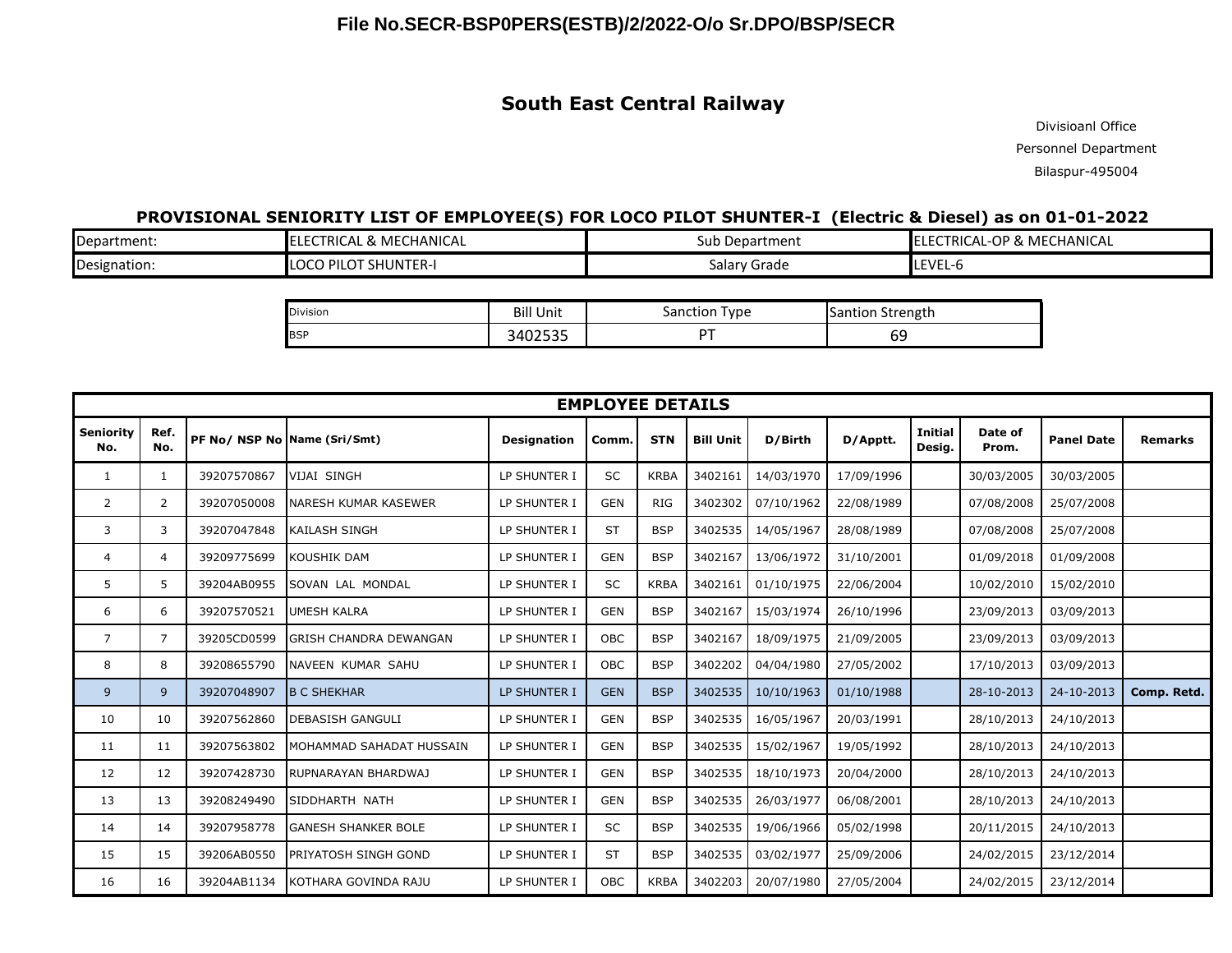| 17 | 17 | 39207958833 | HASMUKHRAM YADAV          | LP SHUNTER I | <b>GEN</b> | <b>BSP</b>  | 3402535 | 25/11/1975                    | 20/09/1997 | 24/02/2015 | 23/12/2014            |  |
|----|----|-------------|---------------------------|--------------|------------|-------------|---------|-------------------------------|------------|------------|-----------------------|--|
| 18 | 18 | 39207963488 | KAUSHAL KUMAR KURRE       | LP SHUNTER I | SC         | <b>BSP</b>  | 3402535 | 13/05/1975                    | 11/08/1998 | 24/02/2015 | 23/12/2014            |  |
| 19 | 19 | 39206AB0423 | VINOD KUMAR               | LP SHUNTER I | OBC        | <b>KRBA</b> | 3402203 | 21/01/1980                    | 24/07/2006 | 24/02/2015 | 23/12/2014            |  |
| 20 | 20 | 39206AB0506 | RAKESH KUMAR KAUSHIK      | LP SHUNTER I | OBC        | <b>KRBA</b> | 3402203 | 26/07/1979                    | 22/08/2006 | 24/02/2015 | 23/12/2014            |  |
| 21 | 21 | 39206AB0462 | ANAND SINGH               | LP SHUNTER I | <b>ST</b>  | <b>KRBA</b> | 3402203 | 05/07/1972                    | 11/09/2006 | 24/02/2015 | 23/12/2014            |  |
| 22 | 22 | 39206AB0516 | ARVIND KUMAR SONI         | LP SHUNTER I | <b>OBC</b> | <b>BSP</b>  | 3402535 | 11/06/1981                    | 25/09/2006 | 24/02/2015 | 23/12/2014            |  |
| 23 | 23 | 39206AB0532 | SANJAY KUMAR              | LP SHUNTER I | SC         | <b>BSP</b>  | 3402535 | 06/10/1979                    | 25/09/2006 | 24/02/2015 | 23/12/2014            |  |
| 24 | 24 | 39206AB0547 | OM PRAKASH MEHTA          | LP SHUNTER I | OBC        | <b>SDL</b>  | 3402183 | 25/06/1978                    | 25/09/2006 | 24/02/2015 | 23/12/2014            |  |
| 25 | 25 | 39206AB0522 | VINESH KUMAR YADAV        | LP SHUNTER I | OBC        | <b>BSP</b>  | 3402535 | 07/10/1983                    | 25/09/2006 | 24/02/2015 | 23/12/2014            |  |
| 26 | 26 | 39206AB0561 | VIJAY KUMAR               | LP SHUNTER I | SC         | <b>KRBA</b> | 3402203 | 15/06/1982                    | 25/09/2006 | 24/02/2015 | 23/12/2014            |  |
| 27 | 27 | 39206AB0539 | DILIP KUMAR SAHU          | LP SHUNTER I | OBC        | <b>KRBA</b> | 3402203 | 25/09/1981                    | 25/09/2006 | 04/08/2015 | 23/12/2014            |  |
| 28 | 28 | 39206AB0537 | PAWAN KUMAR NIRALA        | LP SHUNTER I | SC         | <b>BSP</b>  | 3402535 | 10/01/1978                    | 26/09/2006 | 04/08/2015 | 23/12/2014            |  |
| 29 | 29 | 39206AB0374 | BRIJLAL PRASAD SAHU       | LP SHUNTER I | OBC        | <b>BSP</b>  | 3402167 | 05/06/1979                    | 07/11/2006 | 24/02/2015 | 23/12/2014            |  |
| 30 | 30 | 39208AB0213 | <b>BISWAJIT SARKAR</b>    | LP SHUNTER I | SC         | <b>RIG</b>  | 3402302 | 02/05/1981                    | 11/03/2008 | 04/08/2015 | 23/12/2014            |  |
| 31 | 31 | 39209YC0106 | VIJAY KUMAR SURYAWANSHI   | LP SHUNTER I | SC         | <b>BSP</b>  | 3402535 | 30/06/1976                    | 21/04/2008 | 10/08/2015 | 23/12/2014            |  |
| 32 | 32 | 39205CB0928 | UMESH KUMAR SONI          | LP SHUNTER I | OBC        | <b>KRBA</b> | 3402203 | 01/09/1975                    | 08/02/2005 | 04/08/2015 | 23/12/2014            |  |
| 33 | 33 | 39207LE0328 | SANJAY MINZ               | LP SHUNTER I | <b>ST</b>  | <b>KRBA</b> | 3402203 | 17/09/1975                    | 14/03/2006 | 10/08/2015 | 23/12/2014            |  |
| 34 | 34 | 39207CB0591 | SWAPAN DEY                | LP SHUNTER I | <b>GEN</b> | <b>BSP</b>  | 3402535 | 26/07/1977                    | 14/08/2007 | 04/08/2015 | 23/12/2014            |  |
| 35 | 35 | 39208AB0157 | SANJAY KUMAR EKKA         | LP SHUNTER I | <b>ST</b>  | <b>BSP</b>  | 3402535 | 26/01/1980                    | 14/02/2008 | 04/08/2015 | 23/12/2014            |  |
| 36 | 36 | 39208AB0128 | BHUPENDRA KUMAR VASTRAKAR | LP SHUNTER I | <b>GEN</b> | <b>BSP</b>  | 3402535 | 18/01/1979                    | 12/02/2008 | 04/08/2015 | 23/12/2014            |  |
| 37 | 37 | 39207CB0590 | MANOJ KUMAR SINGH         | LP SHUNTER I | <b>GEN</b> | <b>KRBA</b> | 3402203 | 05/12/1977                    | 14/08/2007 | 10/08/2016 | 08/08/2016            |  |
| 38 | 38 | 39207052509 | ANANT PRASAD CHATURVEDI   | LP SHUNTER I | <b>GEN</b> | <b>BSP</b>  | 3402535 | 04/03/1974                    | 07/04/1998 | 10/08/2016 | 08/08/2016            |  |
| 39 | 39 | 39208ID1094 | KRANTI KUMAR SAHU         | LP SHUNTER I | OBC        | <b>RIG</b>  | 3402302 | 27/06/1981                    | 11/09/2008 | 10/08/2016 | 08/08/2016            |  |
| 40 | 40 | 39208AB0560 | DUMPALA MURLI MOHAN       | LP SHUNTER I | OBC        | <b>BSP</b>  | 3402535 | 24/04/1982                    | 13/10/2008 | 10/08/2016 | 08/08/2016            |  |
| 41 | 41 | 39208AB0559 | NOVEL MASHY               | LP SHUNTER I | <b>GEN</b> | <b>BSP</b>  | 3402535 | 03/10/1983                    | 13/10/2008 | 10/08/2016 | 08/08/2016            |  |
| 42 | 42 | 39204LE0261 | <b>PRADEEP KUMAR</b>      | LP SHUNTER I | GEN        | <b>KRBA</b> |         | 3402161 01/03/1981 13/04/2004 |            |            | 10/08/2016 08/08/2016 |  |
| 43 | 43 | 39208ID1141 | SANJU KUMAR JANGDE        | LP SHUNTER I | SC         | <b>BSP</b>  | 3402535 | 07/06/1975                    | 11/09/2008 | 10/08/2016 | 08/08/2016            |  |
| 44 | 44 | 39209LE0575 | PAWAN KUMAR MANJHI        | LP SHUNTER I | <b>ST</b>  | <b>KRBA</b> | 3402203 | 28/10/1978                    | 11/03/2008 | 10/08/2016 | 08/08/2016            |  |
| 45 | 45 | 39211AB0894 | SOMKANT PRAJAPATI         | LP SHUNTER I | SC         | <b>SDL</b>  | 3402183 | 28/06/1984                    | 27/10/2011 | 16/07/2020 | 01/07/2020            |  |
| 46 | 46 | 39208ID1125 | SATISH BAGHELE            | LP SHUNTER I | OBC        | <b>BSP</b>  | 3402535 | 22/11/1983                    | 11/09/2008 | 16/07/2020 | 01/07/2020            |  |
| 47 | 47 | 39207EL1067 | KHOMAN LAL SAHU           | LP SHUNTER I | OBC        | <b>BSP</b>  | 3402535 | 12/06/1977                    | 02/05/2007 | 16/07/2020 | 01/07/2020            |  |